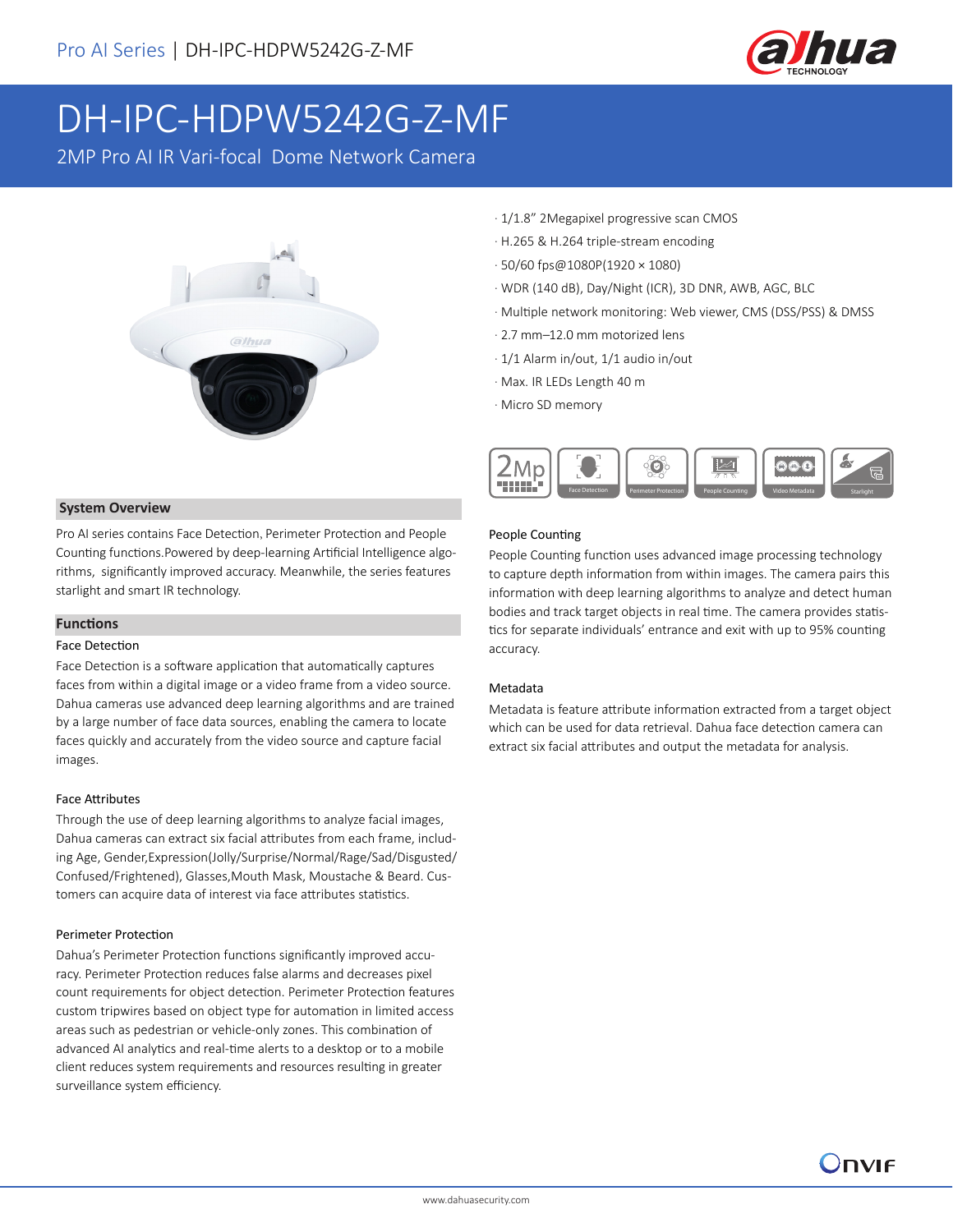# Pro AI Series | DH-IPC-HDPW5242G-Z-MF

## **Technical Specification**

| Camera                             |      |                                         |                    |                               |                              |
|------------------------------------|------|-----------------------------------------|--------------------|-------------------------------|------------------------------|
| Image Sensor                       |      | 1/1.8" 2Megapixel progressive scan CMOS |                    |                               |                              |
| <b>Effective Pixels</b>            |      | 1920 (H) × 1080 (V)                     |                    |                               |                              |
| RAM/ROM                            |      | 1 GB/128 MB                             |                    |                               |                              |
| Scanning System                    |      | Progressive                             |                    |                               |                              |
| Electronic Shutter Speed           |      | Auto/Manual, 1/3 s-1/100000 s           |                    |                               |                              |
| Minimum Illumination               |      | 0.003Lux@F1.8                           |                    |                               |                              |
| <b>IR Distance</b>                 |      | Distance up to 40 m (131 ft)            |                    |                               |                              |
| IR On/Off Control                  |      | Auto/Manual                             |                    |                               |                              |
| <b>IRIFDs</b>                      |      | 3                                       |                    |                               |                              |
| Lens                               |      |                                         |                    |                               |                              |
| Lens Type                          |      | Motorized vari-focal                    |                    |                               |                              |
| Mount Type                         |      | Board-in                                |                    |                               |                              |
| Focal Length                       |      | 2.7 mm-12.0 mm                          |                    |                               |                              |
| Max. Aperture                      |      | F1.8                                    |                    |                               |                              |
| Angle of View                      |      | H: 114°-47°, V: 62°-26°                 |                    |                               |                              |
| Aperture Type                      |      | Auto                                    |                    |                               |                              |
| Close Focus Distance               |      | 1.2 m (3.94 ft)                         |                    |                               |                              |
| <b>DORI Distance</b>               | Lens | Detect                                  | Observe            | Recognize                     | Identify                     |
|                                    | W    | 41.0m<br>(134.5ft)                      | 16.4m<br>(53.8 ft) | 8.2 <sub>m</sub><br>(26.9 ft) | 4.1 <sub>m</sub><br>(13.5ft) |
|                                    | T    | 93.4m<br>(306.4ft)                      | 37.3m<br>(122.4ft) | 18.6m<br>(61.0ft)             | 9.3 <sub>m</sub><br>(30.5ft) |
| $D_{\alpha\alpha}$ /Tilt (Datation |      |                                         |                    |                               |                              |

#### Pan/Tilt/Rotation

Pan/Tilt/Rotation Range Pan: 0°-355°; Tilt: 0°-75°; Rotation: 0°-355°

## Artificial Intelligence

| <b>Face Detection</b>  | Support face image capture                                                                                                                                                                   |  |  |
|------------------------|----------------------------------------------------------------------------------------------------------------------------------------------------------------------------------------------|--|--|
| <b>Face Attributes</b> | Support 6 kinds of face attributes extraction: Age,<br>Gender, Expression(Jolly, Surprise, Normal, Rage, Sad,<br>Disgusted, Confused, Frightened), Glasses, Mouth Mask,<br>Moustache & Beard |  |  |
| Perimeter Protection   | Tripwire, intrusion (Recognition of vehicle and people),<br>fast moving, loitering detection, parking detection and<br>people gathering                                                      |  |  |
| People Counting        | Support Line crossing/Region/Queueing people counting;<br>Support 4 accesses independent detection, 4 areas<br>independent detection                                                         |  |  |
| General Intelligence   |                                                                                                                                                                                              |  |  |
| Event Trigger          | Motion detection, Video tampering, Scene changing,<br>Network disconnection, IP address conflict, Illegal<br>Access, Storage anomaly                                                         |  |  |
| General Intelligence   | <b>Object Abandoned/Missing</b>                                                                                                                                                              |  |  |
| Heat Map               | Yes                                                                                                                                                                                          |  |  |
| Video                  |                                                                                                                                                                                              |  |  |
| Compression            | H.265, H.264, H.264B, H.264H,<br>MJPEG (sub stream)                                                                                                                                          |  |  |

| Smart Codec                             | Yes                                                                                                                                            |  |  |
|-----------------------------------------|------------------------------------------------------------------------------------------------------------------------------------------------|--|--|
| <b>Streaming Capability</b>             | 3 Streams                                                                                                                                      |  |  |
| Resolution                              | 1080P (1920 × 1080)/1.3M (1280 × 960)/720P (1280<br>× 720)/D1 (704 × 576/704 × 480)/VGA (640 × 480)/<br>CIF (352 × 288/352 × 240)              |  |  |
|                                         | Main Stream:1920 × 1080 (1 fps-50/60 fps)                                                                                                      |  |  |
| Frame Rate                              | Sub Stream: D1 (1 fps-25/30 fps)<br>D1 (1 fps-50/60 fps)                                                                                       |  |  |
|                                         | Third Stream: 1080P (1 fps-16 fps)                                                                                                             |  |  |
| <b>Bit Rate Control</b>                 | CBR/VBR                                                                                                                                        |  |  |
| <b>Bit Rate</b>                         | H.264: 32 Kbps-8192 Kbps<br>H.265: 19 Kbps-8192 Kbps                                                                                           |  |  |
| Day/Night                               | Auto(ICR)/Color/B/W                                                                                                                            |  |  |
| <b>BLC Mode</b>                         | BLC/HLC/WDR (140 dB)                                                                                                                           |  |  |
| White Balance                           | Auto/Natural/Street Lamp/Outdoor/Manual                                                                                                        |  |  |
| Gain Control                            | Auto/Manual                                                                                                                                    |  |  |
| Noise Reduction                         | 3D DNR                                                                                                                                         |  |  |
| <b>Motion Detection</b>                 | Off/On (4 Zone, Rectangle)                                                                                                                     |  |  |
| Region of Interest                      | Off/On (4 Zone)                                                                                                                                |  |  |
| Electronic Image Stabilization<br>(EIS) | Yes                                                                                                                                            |  |  |
| Smart IR                                | Yes                                                                                                                                            |  |  |
| Defog                                   | Yes                                                                                                                                            |  |  |
| Flip                                    | 0°/90°/180°/270°                                                                                                                               |  |  |
| Mirror                                  | Off/On                                                                                                                                         |  |  |
| Privacy Masking                         | Off/On (4 Area, Rectangle)                                                                                                                     |  |  |
| Audio                                   |                                                                                                                                                |  |  |
| Compression                             | G.711a, G.711Mu, G.726, AAC, G.723                                                                                                             |  |  |
| Network                                 |                                                                                                                                                |  |  |
| Ethernet                                | RJ-45 (10/100 Base-T)                                                                                                                          |  |  |
| Protocol                                | IPv4;IPv6;HTTP;HTTPS;TCP;UDP;ARP;RTP;RTSP;RTCP<br>;RTMP;SMTP;FTP;SFTP;DHCP;DNS;DDNS;QoS;UPnP<br>;NTP;Multicast;ICMP;IGMP;NFS;PPPoE;802.1x;SNMP |  |  |
| Interoperability                        | ONVIF (Profile S/Profile G/Profile T), CGI, Milstone,<br>Genetec, P2P                                                                          |  |  |
| <b>Streaming Method</b>                 | Unicast/Multicast                                                                                                                              |  |  |
| Max. User Access                        | 20 Users                                                                                                                                       |  |  |
| Edge Storage                            | NAS;FTP;SFTP<br>Micro SD card (support max. 256 G)                                                                                             |  |  |
| Web Viewer                              | IE (versions newer than IE8), Chrome,<br>Firefox, Safari (versions newer than Safari 12)                                                       |  |  |
| Management Software                     | Smart PSS, DSS, DMSS                                                                                                                           |  |  |
| Smart Phone                             | iOS, Android                                                                                                                                   |  |  |
| Certifications                          |                                                                                                                                                |  |  |
| Certifications                          | CE-LVD: EN60950-1<br>CE-EMC: Electromagnetic Compatibility Directive<br>2014/30/EU<br>FCC: 47 CFR FCC Part 15, Subpart B                       |  |  |